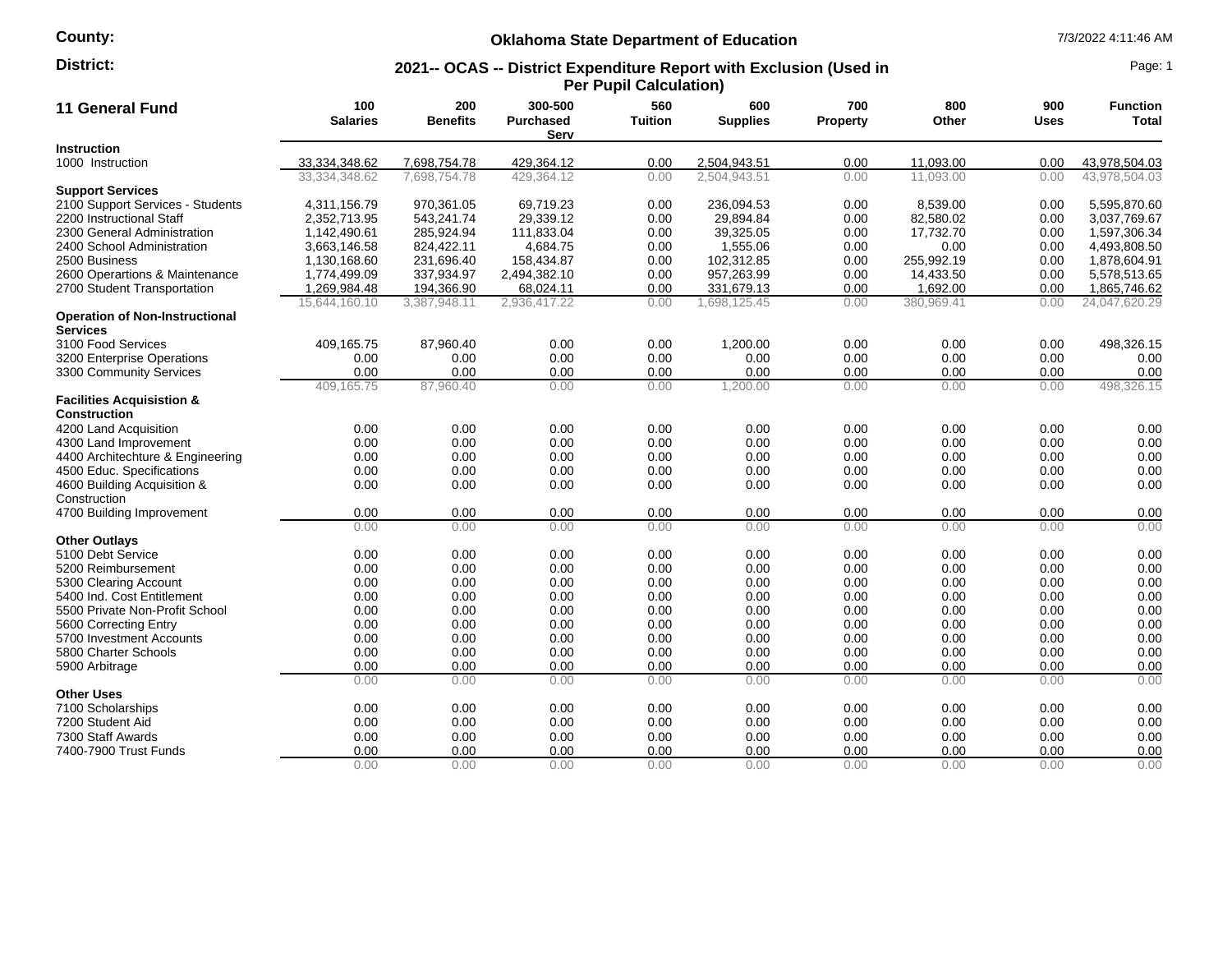**County:** 09 CANADIAN

#### District: I027 YUKON

**Instruction** 

### **Oklahoma State Department of Education 1/3/2022 4:11:46 AM**

# **District:** 1027 YUKON **1988 10: 2021 - 2021-- OCAS -- District Expenditure Report with Exclusion (Used in 2021 - 2021 - 2021 - 2021 - District Expenditure Report with Exclusion (Used in Per Pupil Calculation)**

**Repayments** 8000 Repayments 0.00 0.00 0.00 0.00 0.00 0.00 0.00 0.00 0.00 0.00 0.00 0.00 0.00 0.00 0.00 0.00 0.00 **Object Totals: 49,387,674.47 11,174,663.29 3,365,781.34 0.00 4,204,268.96 0.00 392,062.41 0.00 68,524,450.47** Warrants Issued + 68,511,810.41 Reserves for Contracts Pending + Other Outlays and Repayments Other than 5100- 715,689.90 144,006.96  **Expenditures: 69,083,493.35 21 Building Fund 100 Salaries 200 Benefits 300-500 Purchased Serv 560 Tuition 600 Supplies 700 Property 800 Other 900 Uses Function Total** 1000 Instruction 0.00 0.00 0.00 0.00 0.00 0.00 0.00 0.00 0.00 0.00 0.00 0.00 0.00 0.00 0.00 0.00 0.00 **Support Services** 2100 Support Services - Students 0.00 0.00 0.00 0.00 0.00 0.00 0.00 0.00 0.00 2200 Instructional Staff 0.00 0.00 0.00 0.00 0.00 0.00 60.00 0.00 60.00 2300 General Administration 0.00 0.00 0.00 0.00 0.00 0.00 0.00 0.00 0.00 2400 School Administration 0.00 0.00 0.00 0.00 0.00 0.00 0.00 0.00 2500 Business 0.00 0.00 0.00 0.00 0.00 0.00 0.00 0.00 0.00 2600 Operartions & Maintenance 0.00 0.00 608,386.15 0.00 420,890.40 0.00 1,469.00 0.00 1,030,745.55 2700 Student Transportation  $\frac{0.00}{0.00}$   $\frac{0.00}{0.00}$   $\frac{0.00}{0.00}$   $\frac{0.00}{0.00}$   $\frac{0.00}{420.890.40}$   $\frac{0.00}{0.00}$   $\frac{0.00}{1.529.00}$   $\frac{0.00}{0.00}$   $\frac{0.00}{1.030.805.55}$ 0.00 0.00 608,386.15 0.00 420,890.40 0.00 1,529.00 0.00 1,030,805.55 **Operation of Non-Instructional Services**<br>3100 Food Services 3100 Food Services 0.00 0.00 0.00 0.00 0.00 0.00 0.00 0.00 0.00 3200 Enterprise Operations <br>3300 Community Services <br> $\begin{array}{cccccccc} 0.00 & 0.00 & 0.00 & 0.00 & 0.00 & 0.00 & 0.00 & 0.00 & 0.00 & 0.00 & 0.00 & 0.00 & 0.00 & 0.00 & 0.00 & 0.00 & 0.00 & 0.00 & 0.00 & 0.00 & 0.00 & 0.00 & 0.00 & 0.00 & 0.00 & 0.00 & 0.0$ 0.00 0.00 0.00 0.00 0.00 0.00 0.00 0.00 0.00

| 3300 Community Services              | 0.00 | 0.00 | 0.00 | 0.00 | 0.00 | 0.00 | 0.00 | 0.00 | 0.00 |
|--------------------------------------|------|------|------|------|------|------|------|------|------|
|                                      | 0.00 | 0.00 | 0.00 | 0.00 | 0.00 | 0.00 | 0.00 | 0.00 | 0.00 |
| <b>Facilities Acquisistion &amp;</b> |      |      |      |      |      |      |      |      |      |
| <b>Construction</b>                  |      |      |      |      |      |      |      |      |      |
| 4200 Land Acquisition                | 0.00 | 0.00 | 0.00 | 0.00 | 0.00 | 0.00 | 0.00 | 0.00 | 0.00 |
| 4300 Land Improvement                | 0.00 | 0.00 | 0.00 | 0.00 | 0.00 | 0.00 | 0.00 | 0.00 | 0.00 |
| 4400 Architechture & Engineering     | 0.00 | 0.00 | 0.00 | 0.00 | 0.00 | 0.00 | 0.00 | 0.00 | 0.00 |
| 4500 Educ. Specifications            | 0.00 | 0.00 | 0.00 | 0.00 | 0.00 | 0.00 | 0.00 | 0.00 | 0.00 |
| 4600 Building Acquisition &          | 0.00 | 0.00 | 0.00 | 0.00 | 0.00 | 0.00 | 0.00 | 0.00 | 0.00 |
| Construction                         |      |      |      |      |      |      |      |      |      |
| 4700 Building Improvement            | 0.00 | 0.00 | 0.00 | 0.00 | 0.00 | 0.00 | 0.00 | 0.00 | 0.00 |
|                                      | 0.00 | 0.00 | 0.00 | 0.00 | 0.00 | 0.00 | 0.00 | 0.00 | 0.00 |
| <b>Other Outlays</b>                 |      |      |      |      |      |      |      |      |      |
| 5100 Debt Service                    | 0.00 | 0.00 | 0.00 | 0.00 | 0.00 | 0.00 | 0.00 | 0.00 | 0.00 |
| 5200 Reimbursement                   | 0.00 | 0.00 | 0.00 | 0.00 | 0.00 | 0.00 | 0.00 | 0.00 | 0.00 |
| 5300 Clearing Account                | 0.00 | 0.00 | 0.00 | 0.00 | 0.00 | 0.00 | 0.00 | 0.00 | 0.00 |
| 5400 Ind. Cost Entitlement           | 0.00 | 0.00 | 0.00 | 0.00 | 0.00 | 0.00 | 0.00 | 0.00 | 0.00 |
| 5500 Private Non-Profit School       | 0.00 | 0.00 | 0.00 | 0.00 | 0.00 | 0.00 | 0.00 | 0.00 | 0.00 |
|                                      |      |      |      |      |      |      |      |      |      |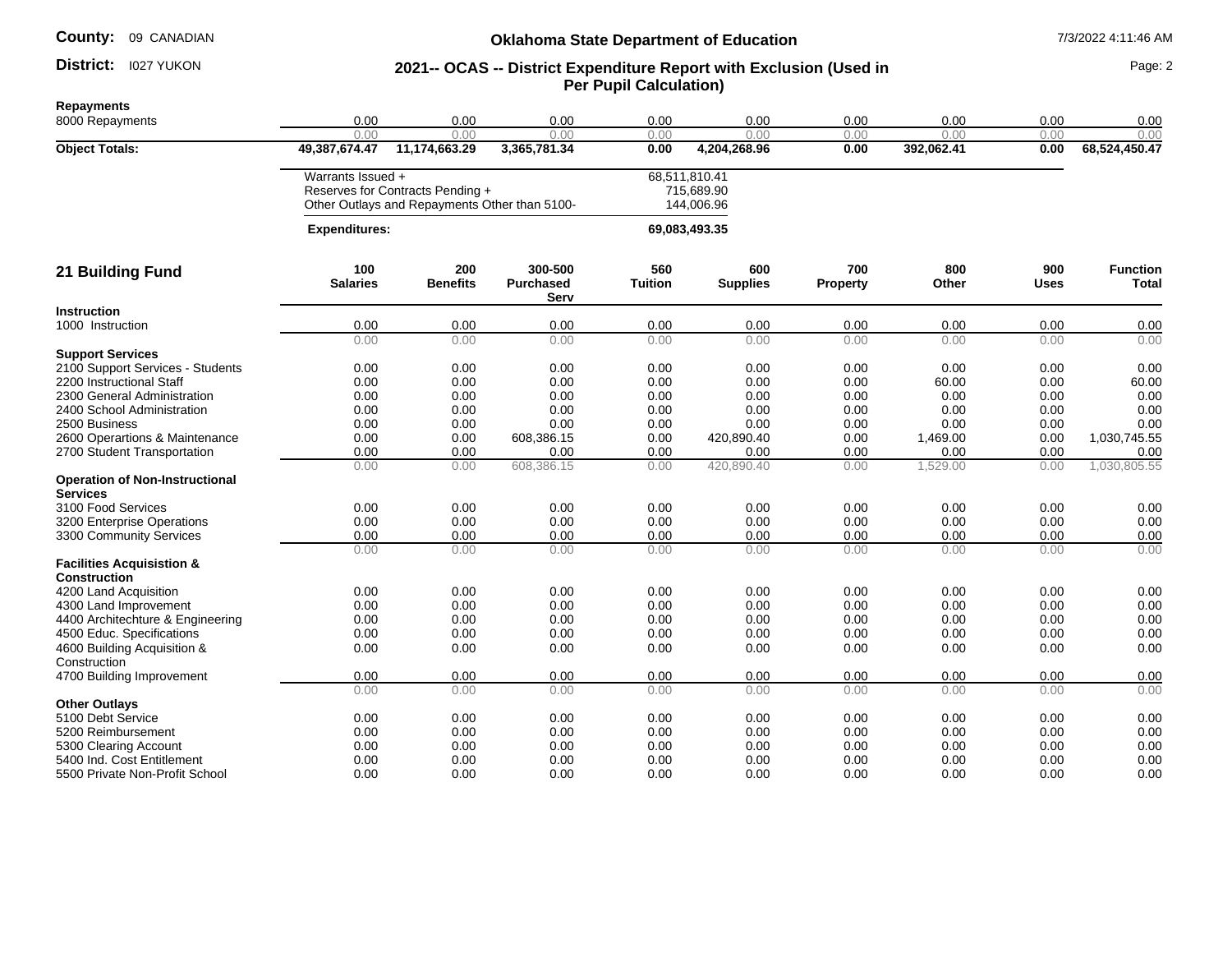**County:**

| County:<br>09 CANADIAN                                | <b>Oklahoma State Department of Education</b>                                                          |                        |                                     |                       |                                   |                        |              | 7/3/2022 4:11:46 AM |                          |  |
|-------------------------------------------------------|--------------------------------------------------------------------------------------------------------|------------------------|-------------------------------------|-----------------------|-----------------------------------|------------------------|--------------|---------------------|--------------------------|--|
| <b>District:</b> 1027 YUKON                           | 2021-- OCAS -- District Expenditure Report with Exclusion (Used in<br><b>Per Pupil Calculation)</b>    |                        |                                     |                       |                                   |                        |              | Page: 3             |                          |  |
| 5600 Correcting Entry                                 | 0.00                                                                                                   | 0.00                   | 0.00                                | 0.00                  | 0.00                              | 0.00                   | 0.00         | 0.00                | 0.00                     |  |
| 5700 Investment Accounts                              | 0.00                                                                                                   | 0.00                   | 0.00                                | 0.00                  | 0.00                              | 0.00                   | 0.00         | 0.00                | 0.00                     |  |
| 5800 Charter Schools                                  | 0.00                                                                                                   | 0.00                   | 0.00                                | 0.00                  | 0.00                              | 0.00                   | 0.00         | 0.00                | 0.00                     |  |
| 5900 Arbitrage                                        | 0.00                                                                                                   | 0.00                   | 0.00                                | 0.00                  | 0.00                              | 0.00                   | 0.00         | 0.00                | 0.00                     |  |
|                                                       | 0.00                                                                                                   | 0.00                   | 0.00                                | 0.00                  | 0.00                              | 0.00                   | 0.00         | 0.00                | 0.00                     |  |
| <b>Other Uses</b>                                     |                                                                                                        |                        |                                     |                       |                                   |                        |              |                     |                          |  |
| 7100 Scholarships                                     | 0.00                                                                                                   | 0.00                   | 0.00                                | 0.00                  | 0.00                              | 0.00                   | 0.00         | 0.00                | 0.00                     |  |
| 7200 Student Aid                                      | 0.00                                                                                                   | 0.00                   | 0.00                                | 0.00                  | 0.00                              | 0.00                   | 0.00         | 0.00                | 0.00                     |  |
| 7300 Staff Awards                                     | 0.00                                                                                                   | 0.00                   | 0.00                                | 0.00                  | 0.00                              | 0.00                   | 0.00         | 0.00                | 0.00                     |  |
| 7400-7900 Trust Funds                                 | 0.00<br>0.00                                                                                           | 0.00<br>0.00           | 0.00<br>0.00                        | 0.00<br>0.00          | 0.00<br>0.00                      | 0.00<br>0.00           | 0.00<br>0.00 | 0.00<br>0.00        | 0.00<br>0.00             |  |
| <b>Repayments</b>                                     |                                                                                                        |                        |                                     |                       |                                   |                        |              |                     |                          |  |
| 8000 Repayments                                       | 0.00                                                                                                   | 0.00                   | 0.00                                | 0.00                  | 0.00                              | 0.00                   | 0.00         | 0.00                | 0.00                     |  |
|                                                       | 0.00<br>0.00                                                                                           | 0.00                   | 0.00                                | 0.00                  | 0.00                              | 0.00                   | 0.00         | 0.00                | 0.00                     |  |
| <b>Object Totals:</b>                                 |                                                                                                        | 0.00                   | 608,386.15                          | 0.00                  | 420,890.40                        | 0.00                   | 1,529.00     | 0.00                | 1,030,805.55             |  |
|                                                       | Warrants Issued +<br>Reserves for Contracts Pending +<br>Other Outlays and Repayments Other than 5100- |                        |                                     |                       | 1,009,619.63<br>21,185.92<br>0.00 |                        |              |                     |                          |  |
|                                                       | <b>Expenditures:</b>                                                                                   |                        |                                     |                       | 1,030,805.55                      |                        |              |                     |                          |  |
| <b>22 Child Nutrition Fund</b>                        | 100<br><b>Salaries</b>                                                                                 | 200<br><b>Benefits</b> | 300-500<br><b>Purchased</b><br>Serv | 560<br><b>Tuition</b> | 600<br><b>Supplies</b>            | 700<br><b>Property</b> | 800<br>Other | 900<br>Uses         | <b>Function</b><br>Total |  |
| <b>Instruction</b>                                    |                                                                                                        |                        |                                     |                       |                                   |                        |              |                     |                          |  |
| 1000 Instruction                                      | 0.00                                                                                                   | 0.00                   | 0.00                                | 0.00                  | 0.00                              | 0.00                   | 0.00         | 0.00                | 0.00                     |  |
|                                                       | 0.00                                                                                                   | 0.00                   | 0.00                                | 0.00                  | 0.00                              | 0.00                   | 0.00         | 0.00                | 0.00                     |  |
| <b>Support Services</b>                               |                                                                                                        |                        |                                     |                       |                                   |                        |              |                     |                          |  |
| 2100 Support Services - Students                      | 0.00                                                                                                   | 0.00                   | 0.00                                | 0.00                  | 0.00                              | 0.00                   | 0.00         | 0.00                | 0.00                     |  |
| 2200 Instructional Staff                              | 0.00                                                                                                   | 0.00                   | 0.00                                | 0.00                  | 0.00                              | 0.00                   | 0.00         | 0.00                | 0.00                     |  |
| 2300 General Administration                           | 0.00                                                                                                   | 0.00                   | 0.00                                | 0.00                  | 0.00                              | 0.00                   | 0.00         | 0.00                | 0.00                     |  |
| 2400 School Administration                            | 0.00                                                                                                   | 0.00                   | 0.00                                | 0.00                  | 0.00                              | 0.00                   | 0.00         | 0.00                | 0.00                     |  |
| 2500 Business                                         | 0.00                                                                                                   | 0.00                   | 0.00                                | 0.00                  | 0.00                              | 0.00                   | 0.00         | 0.00                | 0.00                     |  |
| 2600 Operartions & Maintenance                        | 0.00                                                                                                   | 0.00                   | 0.00                                | 0.00                  | 0.00                              | 0.00                   | 0.00         | 0.00                | 0.00                     |  |
| 2700 Student Transportation                           | 0.00<br>0.00                                                                                           | 0.00<br>0.00           | 0.00<br>0.00                        | 0.00<br>0.00          | 0.00<br>0.00                      | 0.00<br>0.00           | 0.00<br>0.00 | 0.00<br>0.00        | 0.00<br>0.00             |  |
| <b>Operation of Non-Instructional</b>                 |                                                                                                        |                        |                                     |                       |                                   |                        |              |                     |                          |  |
| <b>Services</b>                                       |                                                                                                        |                        |                                     |                       |                                   | 0.00                   |              |                     |                          |  |
| 3100 Food Services                                    | 0.00                                                                                                   | 0.00                   | 12,794.50                           | 0.00                  | 2,039,338.42                      |                        | 0.00         | 0.00                | 2,052,132.92             |  |
| 3200 Enterprise Operations<br>3300 Community Services | 0.00<br>0.00                                                                                           | 0.00<br>0.00           | 0.00<br>0.00                        | 0.00<br>0.00          | 0.00<br>0.00                      | 0.00<br>0.00           | 0.00<br>0.00 | 0.00<br>0.00        | 0.00<br>0.00             |  |
|                                                       | 0.00                                                                                                   | 0.00                   | 12,794.50                           | 0.00                  | 2,039,338.42                      | 0.00                   | 0.00         | 0.00                | 2,052,132.92             |  |
| <b>Facilities Acquisistion &amp;</b>                  |                                                                                                        |                        |                                     |                       |                                   |                        |              |                     |                          |  |
| Construction                                          |                                                                                                        |                        |                                     |                       |                                   |                        |              |                     |                          |  |
| 4200 Land Acquisition                                 | 0.00                                                                                                   | 0.00                   | 0.00                                | 0.00                  | 0.00                              | 0.00                   | 0.00         | 0.00                | 0.00                     |  |
| 4300 Land Improvement                                 | 0.00                                                                                                   | 0.00                   | 0.00                                | 0.00                  | 0.00                              | 0.00                   | 0.00         | 0.00                | 0.00                     |  |
| 4400 Architechture & Engineering                      | 0.00                                                                                                   | 0.00                   | 0.00                                | 0.00                  | 0.00                              | 0.00                   | 0.00         | 0.00                | 0.00                     |  |
| 4500 Educ. Specifications                             | 0.00                                                                                                   | 0.00                   | 0.00                                | 0.00                  | 0.00                              | 0.00                   | 0.00         | 0.00                | 0.00                     |  |
| 4600 Building Acquisition &                           | 0.00                                                                                                   | 0.00                   | 0.00                                | 0.00                  | 0.00                              | 0.00                   | 0.00         | 0.00                | 0.00                     |  |
| Construction<br>4700 Building Improvement             | 0.00                                                                                                   | 0.00                   | 0.00                                | 0.00                  | 0.00                              | 0.00                   | 0.00         | 0.00                | 0.00                     |  |
|                                                       | 0.00                                                                                                   | 0.00                   | 0.00                                | 0.00                  | 0.00                              | 0.00                   | 0.00         | 0.00                | 0.00                     |  |
| <b>Other Outlays</b>                                  |                                                                                                        |                        |                                     |                       |                                   |                        |              |                     |                          |  |
| 5100 Debt Service                                     | 0.00                                                                                                   | 0.00                   | 0.00                                | 0.00                  | 0.00                              | 0.00                   | 0.00         | 0.00                | 0.00                     |  |
| 5200 Reimbursement                                    | 0.00                                                                                                   | 0.00                   | 0.00                                | 0.00                  | 0.00                              | 0.00                   | 0.00         | 0.00                | 0.00                     |  |
| 5300 Clearing Account                                 | 0.00                                                                                                   | 0.00                   | 0.00                                | 0.00                  | 0.00                              | 0.00                   | 0.00         | 0.00                | 0.00                     |  |
| 5400 Ind. Cost Entitlement                            | 0.00                                                                                                   | 0.00                   | 0.00                                | 0.00                  | 0.00                              | 0.00                   | 0.00         | 0.00                | 0.00                     |  |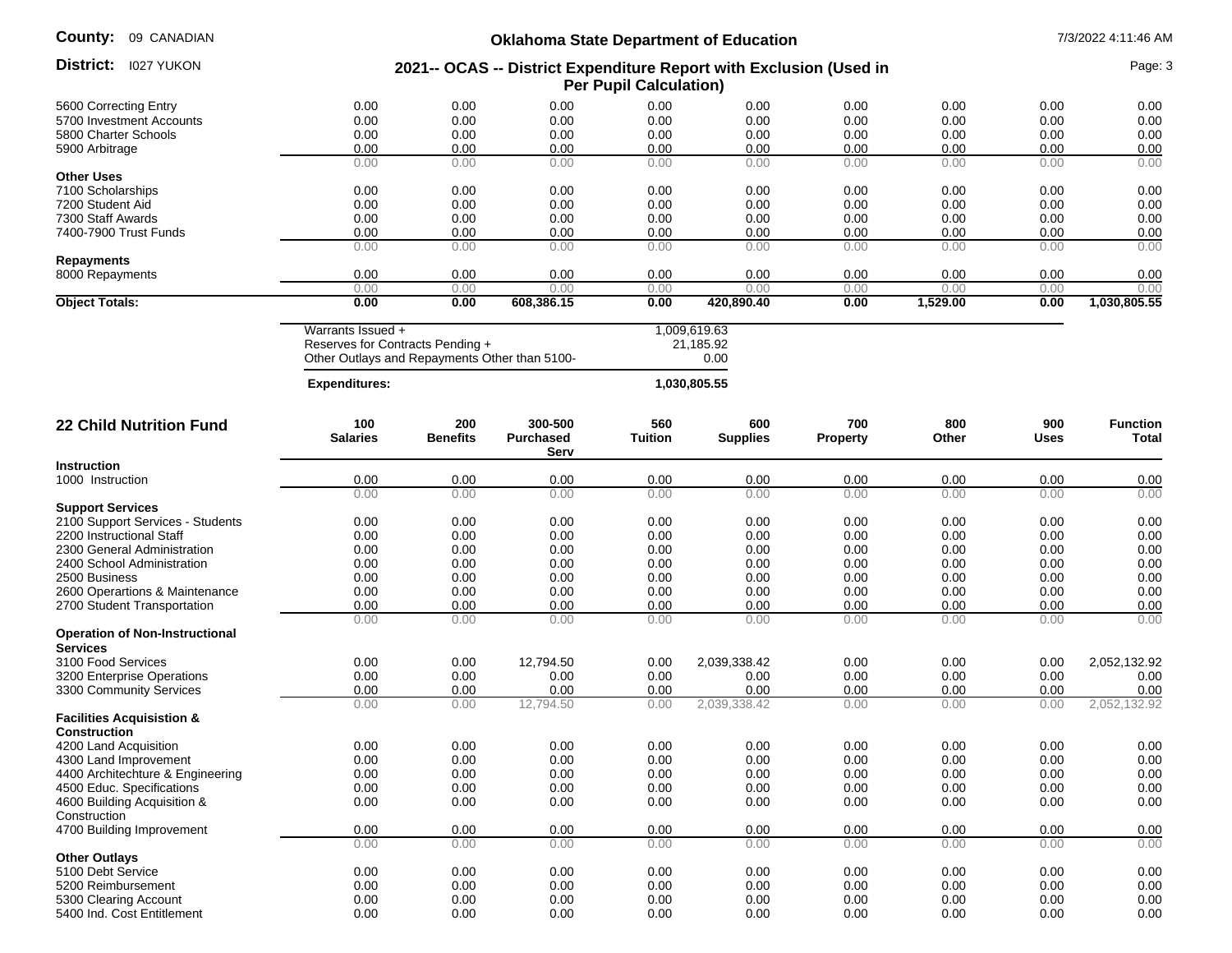| <b>County: 09 CANADIAN</b>                                   | <b>Oklahoma State Department of Education</b> |                 |                          |                               |                                                                    |                 |              | 7/3/2022 4:11:46 AM |                    |
|--------------------------------------------------------------|-----------------------------------------------|-----------------|--------------------------|-------------------------------|--------------------------------------------------------------------|-----------------|--------------|---------------------|--------------------|
| District:<br><b>I027 YUKON</b>                               |                                               |                 |                          | <b>Per Pupil Calculation)</b> | 2021-- OCAS -- District Expenditure Report with Exclusion (Used in |                 |              |                     | Page: 4            |
| 5500 Private Non-Profit School                               | 0.00                                          | 0.00            | 0.00                     | 0.00                          | 0.00                                                               | 0.00            | 0.00         | 0.00                | 0.00               |
| 5600 Correcting Entry                                        | 0.00                                          | 0.00            | 0.00                     | 0.00                          | 0.00                                                               | 0.00            | 0.00         | 0.00                | 0.00               |
| 5700 Investment Accounts                                     | 0.00                                          | 0.00            | 0.00                     | 0.00                          | 0.00                                                               | 0.00            | 0.00         | 0.00                | 0.00               |
| 5800 Charter Schools                                         | 0.00                                          | 0.00            | 0.00                     | 0.00                          | 0.00                                                               | 0.00            | 0.00         | 0.00                | 0.00               |
| 5900 Arbitrage                                               | 0.00                                          | 0.00            | 0.00                     | 0.00                          | 0.00                                                               | 0.00            | 0.00         | 0.00                | 0.00               |
|                                                              | 0.00                                          | 0.00            | 0.00                     | 0.00                          | 0.00                                                               | 0.00            | 0.00         | 0.00                | 0.00               |
| <b>Other Uses</b>                                            |                                               |                 |                          |                               |                                                                    |                 |              |                     |                    |
| 7100 Scholarships                                            | 0.00                                          | 0.00            | 0.00                     | 0.00                          | 0.00                                                               | 0.00            | 0.00         | 0.00                | 0.00               |
| 7200 Student Aid                                             | 0.00                                          | 0.00            | 0.00                     | 0.00                          | 0.00                                                               | 0.00            | 0.00         | 0.00                | 0.00               |
| 7300 Staff Awards                                            | 0.00                                          | 0.00            | 0.00                     | 0.00                          | 0.00                                                               | 0.00            | 0.00         | 0.00                | 0.00               |
| 7400-7900 Trust Funds                                        | 0.00                                          | 0.00            | 0.00                     | 0.00                          | 0.00                                                               | 0.00            | 0.00         | 0.00                | 0.00               |
|                                                              | 0.00                                          | 0.00            | 0.00                     | 0.00                          | 0.00                                                               | 0.00            | 0.00         | 0.00                | 0.00               |
| <b>Repayments</b><br>8000 Repayments                         | 0.00                                          | 0.00            | 0.00                     | 0.00                          | 0.00                                                               | 0.00            | 0.00         | 0.00                | 0.00               |
|                                                              | 0.00                                          | 0.00            | 0.00                     | 0.00                          | 0.00                                                               | 0.00            | 0.00         | 0.00                | 0.00               |
| <b>Object Totals:</b>                                        | 0.00                                          | 0.00            | 12,794.50                | 0.00                          | 2,039,338.42                                                       | 0.00            | 0.00         | 0.00                | 2,052,132.92       |
|                                                              |                                               |                 |                          |                               |                                                                    |                 |              |                     |                    |
|                                                              | Warrants Issued +                             |                 |                          |                               | 2,052,132.92                                                       |                 |              |                     |                    |
|                                                              | Reserves for Contracts Pending +              |                 |                          |                               | 0.00                                                               |                 |              |                     |                    |
|                                                              | Other Outlays and Repayments Other than 5100- |                 |                          |                               | 500,396.15                                                         |                 |              |                     |                    |
|                                                              | <b>Expenditures:</b>                          |                 |                          |                               | 1,551,736.77                                                       |                 |              |                     |                    |
| 31-39 LEA Assigned Bond                                      | 100                                           | 200             | 300-500                  | 560                           | 600                                                                | 700             | 800          | 900                 | <b>Function</b>    |
| <b>Funds</b>                                                 | <b>Salaries</b>                               | <b>Benefits</b> | <b>Purchased</b><br>Serv | <b>Tuition</b>                | <b>Supplies</b>                                                    | <b>Property</b> | Other        | <b>Uses</b>         | <b>Total</b>       |
| <b>Instruction</b>                                           |                                               |                 |                          |                               |                                                                    |                 |              |                     |                    |
| 1000 Instruction                                             | 0.00                                          | 0.00            | 0.00                     | 0.00                          | 1,374,418.93                                                       | 0.00            | 0.00         | 0.00                | 1,374,418.93       |
|                                                              | 0.00                                          | 0.00            | 0.00                     | 0.00                          | 1,374,418.93                                                       | 0.00            | 0.00         | 0.00                | 1,374,418.93       |
| <b>Support Services</b>                                      |                                               |                 |                          |                               |                                                                    |                 |              |                     |                    |
| 2100 Support Services - Students<br>2200 Instructional Staff | 0.00                                          | 0.00            | 0.00                     | 0.00                          | 0.00                                                               | 0.00            | 0.00         | 0.00                | 0.00               |
| 2300 General Administration                                  | 0.00<br>0.00                                  | 0.00<br>0.00    | 0.00<br>0.00             | 0.00<br>0.00                  | 116,171.23<br>0.00                                                 | 0.00<br>0.00    | 0.00<br>0.00 | 0.00<br>0.00        | 116,171.23<br>0.00 |
| 2400 School Administration                                   | 0.00                                          | 0.00            | 0.00                     | 0.00                          | 0.00                                                               | 0.00            | 0.00         | 0.00                | 0.00               |
| 2500 Business                                                | 0.00                                          | 0.00            | 0.00                     | 0.00                          | 0.00                                                               | 0.00            | 0.00         | 0.00                | 0.00               |
| 2600 Operartions & Maintenance                               | 0.00                                          | 0.00            | 178,831.24               | 0.00                          | 40,098.48                                                          | 0.00            | 0.00         | 0.00                | 218,929.72         |
| 2700 Student Transportation                                  | 0.00                                          | 0.00            | 71,048.70                | 0.00                          | 0.00                                                               | 0.00            | 0.00         | 0.00                | 71,048.70          |
|                                                              | 0.00                                          | 0.00            | 249.879.94               | 0.00                          | 156,269.71                                                         | 0.00            | 0.00         | 0.00                | 406,149.65         |
| <b>Operation of Non-Instructional</b>                        |                                               |                 |                          |                               |                                                                    |                 |              |                     |                    |
| <b>Services</b>                                              |                                               |                 |                          |                               |                                                                    |                 |              |                     |                    |
| 3100 Food Services                                           | 0.00                                          | 0.00            | 0.00                     | 0.00                          | 0.00                                                               | 0.00            | 0.00         | 0.00                | 0.00               |
| 3200 Enterprise Operations                                   | 0.00                                          | 0.00            | 0.00                     | 0.00                          | 0.00                                                               | 0.00            | 0.00         | 0.00                | 0.00               |
| 3300 Community Services                                      | 0.00                                          | 0.00            | 0.00                     | 0.00                          | 0.00                                                               | 0.00            | 0.00         | 0.00                | 0.00               |
| <b>Facilities Acquisistion &amp;</b>                         | 0.00                                          | 0.00            | 0.00                     | 0.00                          | 0.00                                                               | 0.00            | 0.00         | 0.00                | 0.00               |
| <b>Construction</b><br>4200 Land Acquisition                 | 0.00                                          | 0.00            | 0.00                     | 0.00                          | 0.00                                                               | 0.00            | 0.00         | 0.00                | 0.00               |
| 4300 Land Improvement                                        | 0.00                                          | 0.00            | 0.00                     | 0.00                          | 0.00                                                               | 0.00            | 0.00         | 0.00                | 0.00               |
| 4400 Architechture & Engineering                             | 0.00                                          | 0.00            | 0.00                     | 0.00                          | 0.00                                                               | 0.00            | 0.00         | 0.00                | 0.00               |
| 4500 Educ. Specifications                                    | 0.00                                          | 0.00            | 0.00                     | 0.00                          | 0.00                                                               | 0.00            | 0.00         | 0.00                | 0.00               |
| 4600 Building Acquisition &                                  | 0.00                                          | 0.00            | 0.00                     | 0.00                          | 0.00                                                               | 0.00            | 0.00         | 0.00                | 0.00               |
| Construction                                                 |                                               |                 |                          |                               |                                                                    |                 |              |                     |                    |
| 4700 Building Improvement                                    | 0.00                                          | 0.00            | 0.00                     | 0.00                          | 0.00                                                               | 0.00            | 0.00         | 0.00                | 0.00               |
|                                                              | 0.00                                          | 0.00            | 0.00                     | 0.00                          | 0.00                                                               | 0.00            | 0.00         | 0.00                | 0.00               |
| <b>Other Outlays</b>                                         |                                               |                 |                          |                               |                                                                    |                 |              |                     |                    |
| 5100 Debt Service                                            | 0.00                                          | 0.00            | 0.00                     | 0.00                          | 0.00                                                               | 0.00            | 0.00         | 0.00                | 0.00               |
| 5200 Reimbursement                                           | 0.00                                          | 0.00            | 0.00                     | 0.00                          | 0.00                                                               | 0.00            | 0.00         | 0.00                | 0.00               |
| 5300 Clearing Account                                        | 0.00                                          | 0.00            | 0.00                     | 0.00                          | 0.00                                                               | 0.00            | 0.00         | 0.00                | 0.00               |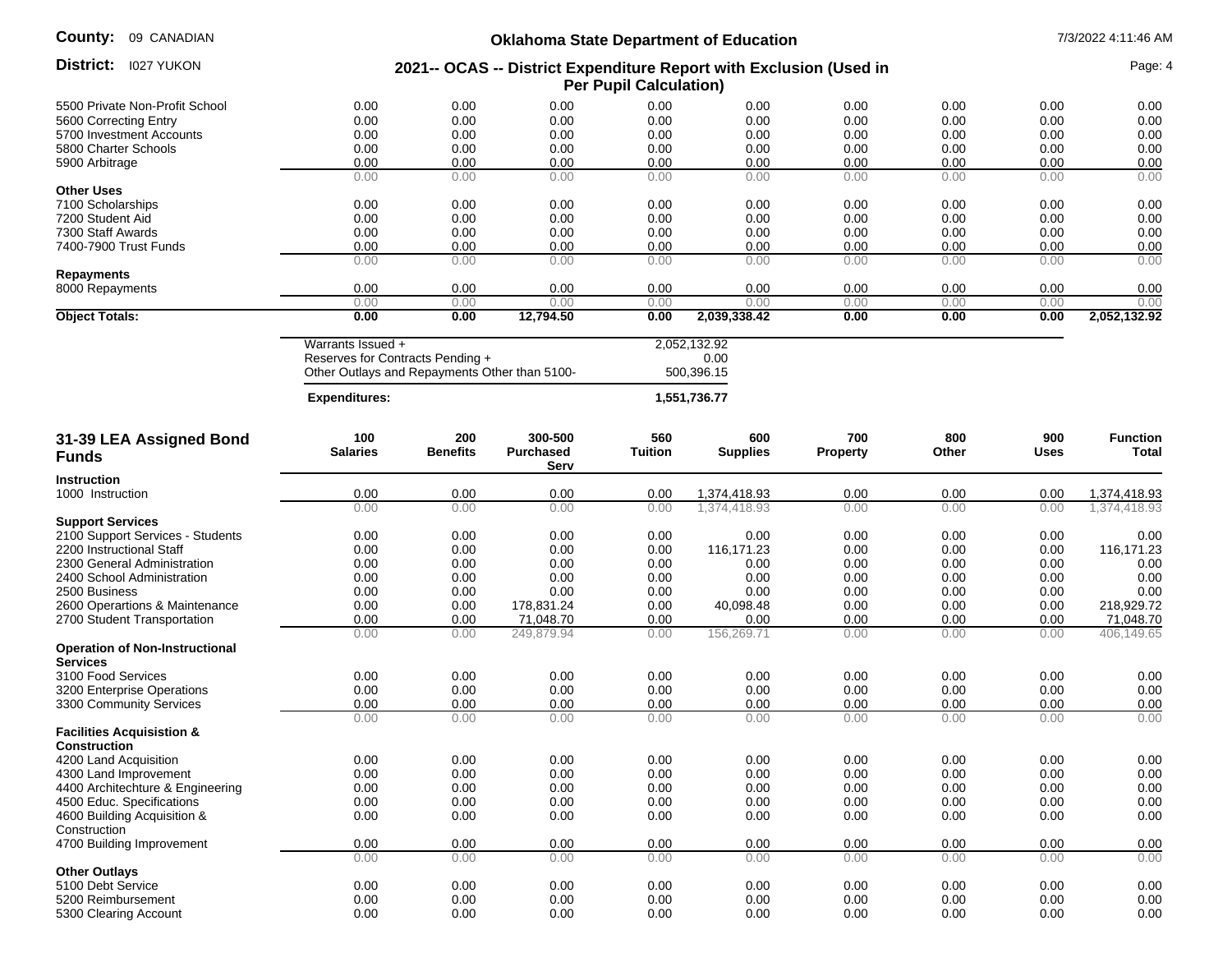**County:** 09 CANADIAN

# **Oklahoma State Department of Education** 7/3/2022 4:11:46 AM

|                                                          |                                               |                        | OKianoma State Department or Education                             |                               |                        |                 |              |                    |                          |
|----------------------------------------------------------|-----------------------------------------------|------------------------|--------------------------------------------------------------------|-------------------------------|------------------------|-----------------|--------------|--------------------|--------------------------|
| District:<br><b>I027 YUKON</b>                           |                                               |                        | 2021-- OCAS -- District Expenditure Report with Exclusion (Used in | <b>Per Pupil Calculation)</b> |                        |                 |              |                    | Page: 5                  |
| 5400 Ind. Cost Entitlement                               | 0.00                                          | 0.00                   | 0.00                                                               | 0.00                          | 0.00                   | 0.00            | 0.00         | 0.00               | 0.00                     |
| 5500 Private Non-Profit School                           | 0.00                                          | 0.00                   | 0.00                                                               | 0.00                          | 0.00                   | 0.00            | 0.00         | 0.00               | 0.00                     |
| 5600 Correcting Entry                                    | 0.00                                          | 0.00                   | 0.00                                                               | 0.00                          | 0.00                   | 0.00            | 0.00         | 0.00               | 0.00                     |
| 5700 Investment Accounts                                 | 0.00                                          | 0.00                   | 0.00                                                               | 0.00                          | 0.00                   | 0.00            | 0.00         | 0.00               | 0.00                     |
| 5800 Charter Schools                                     | 0.00                                          | 0.00                   | 0.00                                                               | 0.00                          | 0.00                   | 0.00            | 0.00         | 0.00               | 0.00                     |
| 5900 Arbitrage                                           | 0.00                                          | 0.00                   | 0.00                                                               | 0.00                          | 0.00                   | 0.00            | 0.00         | 0.00               | 0.00                     |
|                                                          | 0.00                                          | 0.00                   | 0.00                                                               | 0.00                          | 0.00                   | 0.00            | 0.00         | 0.00               | 0.00                     |
| <b>Other Uses</b>                                        |                                               |                        |                                                                    |                               |                        |                 |              |                    |                          |
| 7100 Scholarships                                        | 0.00                                          | 0.00                   | 0.00                                                               | 0.00                          | 0.00                   | 0.00            | 0.00         | 0.00               | 0.00                     |
| 7200 Student Aid                                         | 0.00                                          | 0.00                   | 0.00                                                               | 0.00                          | 0.00                   | 0.00            | 0.00         | 0.00               | 0.00                     |
| 7300 Staff Awards                                        | 0.00                                          | 0.00                   | 0.00                                                               | 0.00                          | 0.00                   | 0.00            | 0.00         | 0.00               | 0.00                     |
| 7400-7900 Trust Funds                                    | 0.00                                          | 0.00                   | 0.00                                                               | 0.00                          | 0.00                   | 0.00            | 0.00         | 0.00               | 0.00                     |
|                                                          | 0.00                                          | 0.00                   | 0.00                                                               | 0.00                          | 0.00                   | 0.00            | 0.00         | 0.00               | 0.00                     |
| <b>Repayments</b>                                        |                                               |                        |                                                                    |                               |                        |                 |              |                    |                          |
| 8000 Repayments                                          | 0.00                                          | 0.00                   | 0.00                                                               | 0.00                          | 0.00                   | 0.00            | 0.00         | 0.00               | 0.00                     |
|                                                          | 0.00                                          | 0.00                   | 0.00                                                               | 0.00                          | 0.00                   | 0.00            | 0.00         | 0.00               | 0.00                     |
| <b>Object Totals:</b>                                    | 0.00                                          | 0.00                   | 249,879.94                                                         | 0.00                          | 1,530,688.64           | 0.00            | 0.00         | 0.00               | 1,780,568.58             |
|                                                          | Warrants Issued +                             |                        |                                                                    |                               | 19,490,545.82          |                 |              |                    |                          |
|                                                          | Reserves for Contracts Pending +              |                        |                                                                    |                               | 0.00                   |                 |              |                    |                          |
|                                                          | Other Outlays and Repayments Other than 5100- |                        |                                                                    |                               | 165,966.00             |                 |              |                    |                          |
|                                                          | <b>Expenditures:</b>                          |                        |                                                                    |                               | 19,324,579.82          |                 |              |                    |                          |
|                                                          |                                               |                        |                                                                    |                               |                        |                 |              |                    |                          |
| <b>60 School Activity Fund</b>                           | 100<br><b>Salaries</b>                        | 200<br><b>Benefits</b> | 300-500<br>Purchased<br>Serv                                       | 560<br><b>Tuition</b>         | 600<br><b>Supplies</b> | 700<br>Property | 800<br>Other | 900<br><b>Uses</b> | <b>Function</b><br>Total |
| <b>Instruction</b>                                       |                                               |                        |                                                                    |                               |                        |                 |              |                    |                          |
| 1000 Instruction                                         | 0.00                                          | 0.00                   | 61,906.96                                                          | 0.00                          | 359,672.64             | 0.00            | 158,591.73   | 65.00              | 580,236.33               |
|                                                          | 0.00                                          | 0.00                   | 61,906.96                                                          | 0.00                          | 359,672.64             | 0.00            | 158,591.73   | 65.00              | 580,236.33               |
| <b>Support Services</b>                                  |                                               |                        |                                                                    |                               |                        |                 |              |                    |                          |
| 2100 Support Services - Students                         | 0.00                                          | 0.00                   | 12,616.65                                                          | 0.00                          | 49,888.13              | 0.00            | 17,049.58    | 15,685.00          | 95,239.36                |
| 2200 Instructional Staff                                 | 0.00                                          | 0.00                   | 124.89                                                             | 0.00                          | 28,614.36              | 0.00            | 3,353.00     | 18.81              | 32,111.06                |
| 2300 General Administration                              | 0.00                                          | 0.00                   | 0.00                                                               | 0.00                          | 0.00                   | 0.00            | 0.00         | 0.00               | 0.00                     |
| 2400 School Administration                               | 0.00                                          | 0.00                   | 0.00                                                               | 0.00                          | 3,312.90               | 0.00            | 704.96       | 0.00               | 4,017.86                 |
| 2500 Business                                            | 0.00                                          | 0.00                   | 0.00                                                               | 0.00                          | 59,202.90              | 0.00            | 35.00        | 0.00               | 59,237.90                |
| 2600 Operartions & Maintenance                           | 0.00                                          | 0.00                   | 2,504.80                                                           | 0.00                          | 20,782.11              | 0.00            | 405.00       | 0.00               | 23,691.91                |
| 2700 Student Transportation                              | 0.00                                          | 0.00                   | 0.00                                                               | 0.00                          | 0.00                   | 0.00            | 0.00         | 0.00               | 0.00                     |
|                                                          | 0.00                                          | 0.00                   | 15,246.34                                                          | 0.00                          | 161,800.40             | 0.00            | 21,547.54    | 15,703.81          | 214,298.09               |
| <b>Operation of Non-Instructional</b><br><b>Services</b> |                                               |                        |                                                                    |                               |                        |                 |              |                    |                          |
| 3100 Food Services                                       | 0.00                                          | 0.00                   | 0.00                                                               | 0.00                          | 0.00                   | 0.00            | 0.00         | 4,245.79           | 4,245.79                 |
| 3200 Enterprise Operations                               | 0.00                                          | 0.00                   | 0.00                                                               | 0.00                          | 128,801.43             | 0.00            | 0.00         | 0.00               | 128,801.43               |
| 3300 Community Services                                  | 0.00                                          | 0.00                   | 0.00                                                               | 0.00                          | 0.00                   | 0.00            | 0.00         | 0.00               | 0.00                     |
|                                                          | 0.00                                          | 0.00                   | 0.00                                                               | 0.00                          | 128,801.43             | 0.00            | 0.00         | 4,245.79           | 133,047.22               |
| <b>Facilities Acquisistion &amp;</b><br>Construction     |                                               |                        |                                                                    |                               |                        |                 |              |                    |                          |
| 4200 Land Acquisition                                    | 0.00                                          | 0.00                   | 0.00                                                               | 0.00                          | 0.00                   | 0.00            | 0.00         | 0.00               | 0.00                     |
|                                                          |                                               |                        |                                                                    |                               |                        |                 |              |                    |                          |
| 4300 Land Improvement                                    | 0.00                                          | 0.00                   | 0.00                                                               | 0.00                          | 0.00                   | 0.00            | 0.00         | 0.00               | 0.00                     |
| 4400 Architechture & Engineering                         | 0.00                                          | 0.00                   | 0.00                                                               | 0.00                          | 0.00                   | 0.00            | 0.00         | 0.00               | 0.00                     |
| 4500 Educ. Specifications                                | 0.00                                          | 0.00                   | 0.00                                                               | 0.00                          | 0.00                   | 0.00            | 0.00         | 0.00               | 0.00                     |
| 4600 Building Acquisition &                              | 0.00                                          | 0.00                   | 0.00                                                               | 0.00                          | 0.00                   | 0.00            | 0.00         | 0.00               | 0.00                     |
| Construction                                             |                                               |                        |                                                                    |                               |                        |                 |              |                    |                          |
| 4700 Building Improvement                                | 0.00                                          | 0.00                   | 0.00                                                               | 0.00                          | 0.00                   | 0.00            | 0.00         | 0.00               | 0.00                     |
|                                                          | 0.00                                          | 0.00                   | 0.00                                                               | 0.00                          | 0.00                   | 0.00            | 0.00         | 0.00               | 0.00                     |
| <b>Other Outlays</b><br>5100 Debt Service                | 0.00                                          | 0.00                   | 0.00                                                               | 0.00                          | 0.00                   | 0.00            | 0.00         | 0.00               | 0.00                     |
| 5200 Reimbursement                                       | 0.00                                          | 0.00                   | 0.00                                                               | 0.00                          | 0.00                   | 0.00            | 0.00         | 0.00               | 0.00                     |
|                                                          |                                               |                        |                                                                    |                               |                        |                 |              |                    |                          |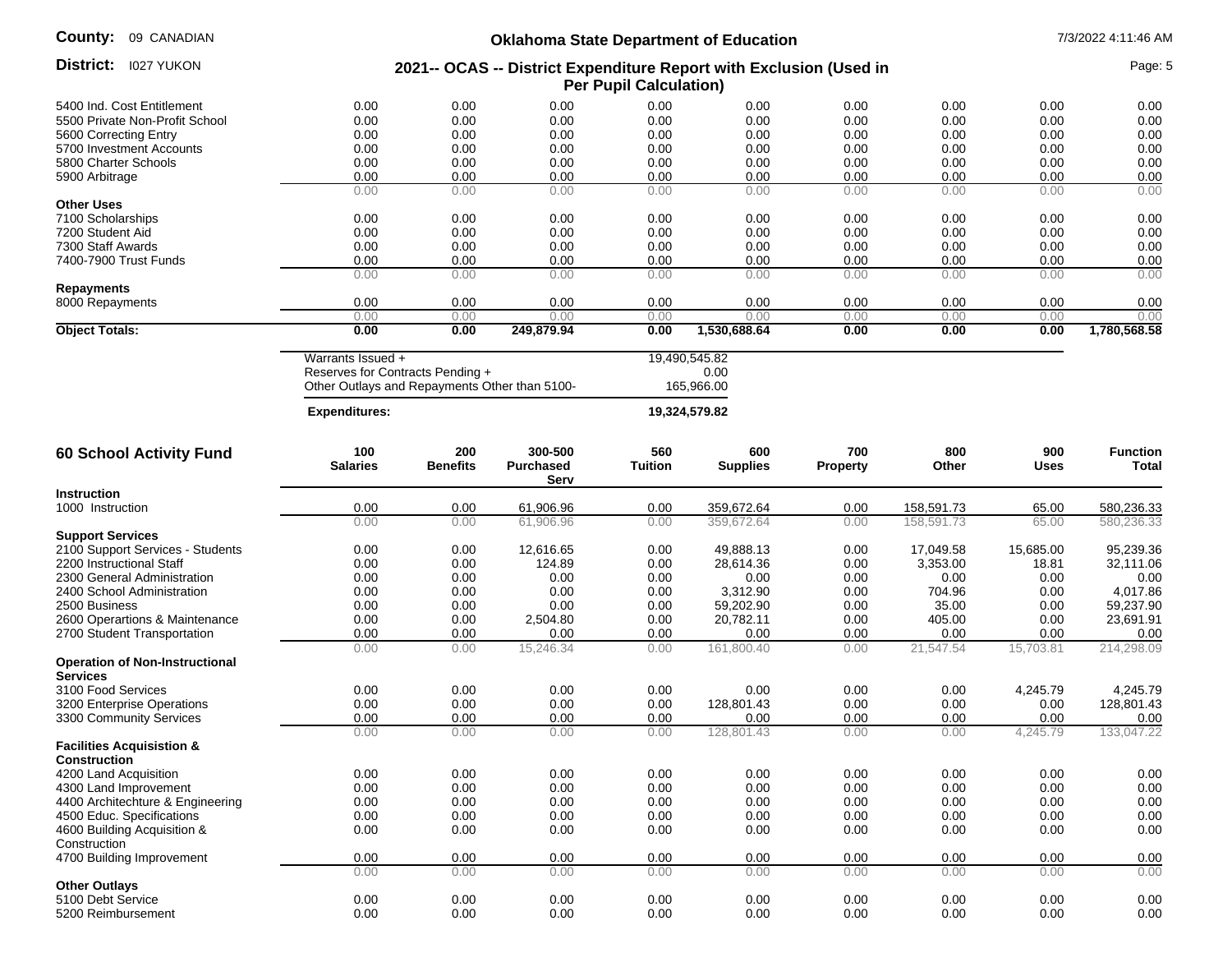| County: |  | 09 CANADIAN |
|---------|--|-------------|
|---------|--|-------------|

| County:<br>09 CANADIAN                | <b>Oklahoma State Department of Education</b> |                                               |                                                                    |                               |                        |                 |              |                    | 7/3/2022 4:11:46 AM      |  |  |
|---------------------------------------|-----------------------------------------------|-----------------------------------------------|--------------------------------------------------------------------|-------------------------------|------------------------|-----------------|--------------|--------------------|--------------------------|--|--|
| <b>District:</b> 1027 YUKON           |                                               |                                               | 2021-- OCAS -- District Expenditure Report with Exclusion (Used in | <b>Per Pupil Calculation)</b> |                        |                 |              |                    | Page: 6                  |  |  |
| 5300 Clearing Account                 | 0.00                                          | 0.00                                          | 0.00                                                               | 0.00                          | 0.00                   | 0.00            | 0.00         | 0.00               | 0.00                     |  |  |
| 5400 Ind. Cost Entitlement            | 0.00                                          | 0.00                                          | 0.00                                                               | 0.00                          | 0.00                   | 0.00            | 0.00         | 0.00               | 0.00                     |  |  |
| 5500 Private Non-Profit School        | 0.00                                          | 0.00                                          | 0.00                                                               | 0.00                          | 0.00                   | 0.00            | 0.00         | 0.00               | 0.00                     |  |  |
| 5600 Correcting Entry                 | 0.00                                          | 0.00                                          | 0.00                                                               | 0.00                          | 0.00                   | 0.00            | 0.00         | 0.00               | 0.00                     |  |  |
| 5700 Investment Accounts              | 0.00                                          | 0.00                                          | 0.00                                                               | 0.00                          | 0.00                   | 0.00            | 0.00         | 0.00               | 0.00                     |  |  |
| 5800 Charter Schools                  | 0.00                                          | 0.00                                          | 0.00                                                               | 0.00                          | 0.00                   | 0.00            | 0.00         | 0.00               | 0.00                     |  |  |
|                                       |                                               |                                               |                                                                    |                               |                        |                 |              |                    |                          |  |  |
| 5900 Arbitrage                        | 0.00                                          | 0.00                                          | 0.00                                                               | 0.00                          | 0.00                   | 0.00            | 0.00         | 0.00               | 0.00                     |  |  |
|                                       | 0.00                                          | 0.00                                          | 0.00                                                               | 0.00                          | 0.00                   | 0.00            | 0.00         | 0.00               | 0.00                     |  |  |
| <b>Other Uses</b>                     |                                               |                                               |                                                                    |                               |                        |                 |              |                    |                          |  |  |
| 7100 Scholarships                     | 0.00                                          | 0.00                                          | 0.00                                                               | 0.00                          | 0.00                   | 0.00            | 0.00         | 0.00               | 0.00                     |  |  |
| 7200 Student Aid                      | 0.00                                          | 0.00                                          | 0.00                                                               | 0.00                          | 0.00                   | 0.00            | 0.00         | 0.00               | 0.00                     |  |  |
| 7300 Staff Awards                     | 0.00                                          | 0.00                                          | 0.00                                                               | 0.00                          | 0.00                   | 0.00            | 0.00         | 0.00               | 0.00                     |  |  |
| 7400-7900 Trust Funds                 | 0.00                                          | 0.00                                          | 0.00                                                               | 0.00                          | 0.00                   | 0.00            | 0.00         | 0.00               | 0.00                     |  |  |
|                                       | 0.00                                          | 0.00                                          | 0.00                                                               | 0.00                          | 0.00                   | 0.00            | 0.00         | 0.00               | 0.00                     |  |  |
| Repayments                            | 0.00                                          |                                               |                                                                    |                               |                        |                 |              |                    |                          |  |  |
| 8000 Repayments                       | 0.00                                          | 0.00<br>0.00                                  | 0.00<br>0.00                                                       | 0.00<br>0.00                  | 0.00<br>0.00           | 0.00<br>0.00    | 0.00<br>0.00 | 0.00<br>0.00       | 0.00<br>0.00             |  |  |
| <b>Object Totals:</b>                 | 0.00                                          | 0.00                                          | 77,153.30                                                          | 0.00                          | 650,274.47             | 0.00            | 180,139.27   | 20,014.60          | 927,581.64               |  |  |
|                                       |                                               |                                               |                                                                    |                               |                        |                 |              |                    |                          |  |  |
|                                       | Warrants Issued +                             |                                               |                                                                    |                               | 940,716.89             |                 |              |                    |                          |  |  |
|                                       |                                               | Reserves for Contracts Pending +              |                                                                    |                               | 0.00                   |                 |              |                    |                          |  |  |
|                                       |                                               | Other Outlays and Repayments Other than 5100- |                                                                    |                               | 458,148.56             |                 |              |                    |                          |  |  |
|                                       |                                               |                                               |                                                                    |                               |                        |                 |              |                    |                          |  |  |
|                                       | <b>Expenditures:</b>                          |                                               |                                                                    |                               | 482,568.33             |                 |              |                    |                          |  |  |
| <b>ALL Funds</b>                      | 100<br><b>Salaries</b>                        | 200<br><b>Benefits</b>                        | 300-500<br><b>Purchased</b>                                        | 560<br><b>Tuition</b>         | 600<br><b>Supplies</b> | 700<br>Property | 800<br>Other | 900<br><b>Uses</b> | <b>Function</b><br>Total |  |  |
|                                       |                                               |                                               | Serv                                                               |                               |                        |                 |              |                    |                          |  |  |
| Instruction                           |                                               |                                               |                                                                    |                               |                        |                 |              |                    |                          |  |  |
| 1000 Instruction                      | 33,334,348.62                                 | 7,698,754.78                                  | 491,271.08                                                         | 0.00                          | 4,239,035.08           | 0.00            | 169,684.73   | 65.00              | 45,933,159.29            |  |  |
|                                       | 33,334,348.62                                 | 7,698,754.78                                  | 491,271.08                                                         | 0.00                          | 4,239,035.08           | 0.00            | 169,684.73   | 65.00              | 45,933,159.29            |  |  |
| <b>Support Services</b>               |                                               |                                               |                                                                    |                               |                        |                 |              |                    |                          |  |  |
| 2100 Support Services - Students      | 4,311,156.79                                  | 970,361.05                                    | 82,335.88                                                          | 0.00                          | 285,982.66             | 0.00            | 25,588.58    | 15,685.00          | 5,691,109.96             |  |  |
| 2200 Instructional Staff              | 2,352,713.95                                  | 543,241.74                                    | 29,464.01                                                          | 0.00                          | 174,680.43             | 0.00            | 85,993.02    | 18.81              | 3,186,111.96             |  |  |
| 2300 General Administration           | 1,142,490.61                                  | 285,924.94                                    | 111,833.04                                                         | 0.00                          | 39,325.05              | 0.00            | 17,732.70    | 0.00               | 1,597,306.34             |  |  |
|                                       | 3,663,146.58                                  |                                               |                                                                    |                               |                        |                 |              |                    |                          |  |  |
| 2400 School Administration            |                                               | 824,422.11                                    | 4,684.75                                                           | 0.00                          | 4,867.96               | 0.00            | 704.96       | 0.00               | 4,497,826.36             |  |  |
| 2500 Business                         | 1,130,168.60                                  | 231,696.40                                    | 158,434.87                                                         | 0.00                          | 161,515.75             | 0.00            | 256,027.19   | 0.00               | 1,937,842.81             |  |  |
| 2600 Operartions & Maintenance        | 1,774,499.09                                  | 337,934.97                                    | 3,284,104.29                                                       | 0.00                          | 1,439,034.98           | 0.00            | 16,307.50    | 0.00               | 6,851,880.83             |  |  |
| 2700 Student Transportation           | 1,269,984.48                                  | 194,366.90                                    | 139,072.81                                                         | 0.00                          | 331,679.13             | 0.00            | 1,692.00     | 0.00               | 1,936,795.32             |  |  |
| <b>Operation of Non-Instructional</b> | 15,644,160.10                                 | 3,387,948.11                                  | 3,809,929.65                                                       | 0.00                          | 2,437,085.96           | 0.00            | 404,045.95   | 15,703.81          | 25,698,873.58            |  |  |
| <b>Services</b>                       |                                               |                                               |                                                                    |                               |                        |                 |              |                    |                          |  |  |
| 3100 Food Services                    | 409,165.75                                    | 87,960.40                                     | 12,794.50                                                          | 0.00                          | 2,040,538.42           | 0.00            | 0.00         | 4,245.79           | 2,554,704.86             |  |  |
| 3200 Enterprise Operations            | 0.00                                          | 0.00                                          | 0.00                                                               | 0.00                          | 128,801.43             | 0.00            | 0.00         | 0.00               | 128,801.43               |  |  |
| 3300 Community Services               | 0.00                                          | 0.00                                          | 0.00                                                               | 0.00                          | 0.00                   | 0.00            | 0.00         | 0.00               | 0.00                     |  |  |
|                                       | 409,165.75                                    | 87,960.40                                     | 12,794.50                                                          | 0.00                          | 2,169,339.85           | 0.00            | 0.00         | 4,245.79           | 2,683,506.29             |  |  |
| <b>Facilities Acquisistion &amp;</b>  |                                               |                                               |                                                                    |                               |                        |                 |              |                    |                          |  |  |
| <b>Construction</b>                   |                                               |                                               |                                                                    |                               |                        |                 |              |                    |                          |  |  |
| 4200 Land Acquisition                 | 0.00                                          | 0.00                                          | 0.00                                                               | 0.00                          | 0.00                   | 0.00            | 0.00         | 0.00               | 0.00                     |  |  |
| 4300 Land Improvement                 | 0.00                                          | 0.00                                          | 0.00                                                               | 0.00                          | 0.00                   | 0.00            | 0.00         | 0.00               | 0.00                     |  |  |
| 4400 Architechture & Engineering      |                                               |                                               |                                                                    |                               |                        |                 |              |                    |                          |  |  |
|                                       | 0.00                                          | 0.00                                          | 0.00                                                               | 0.00                          | 0.00                   | 0.00            | 0.00         | 0.00               | 0.00                     |  |  |
| 4500 Educ. Specifications             | 0.00                                          | 0.00                                          | 0.00                                                               | 0.00                          | 0.00                   | 0.00            | 0.00         | 0.00               | 0.00                     |  |  |
| 4600 Building Acquisition &           | 0.00                                          | 0.00                                          | 0.00                                                               | 0.00                          | 0.00                   | 0.00            | 0.00         | 0.00               | 0.00                     |  |  |
| Construction                          |                                               |                                               |                                                                    |                               |                        |                 |              |                    |                          |  |  |
| 4700 Building Improvement             | 0.00                                          | 0.00                                          | 0.00                                                               | 0.00                          | 0.00                   | 0.00            | 0.00         | 0.00               | 0.00                     |  |  |
|                                       | 0.00                                          | 0.00                                          | 0.00                                                               | 0.00                          | 0.00                   | 0.00            | 0.00         | 0.00               | 0.00                     |  |  |
| <b>Other Outlays</b>                  |                                               |                                               |                                                                    |                               |                        |                 |              |                    |                          |  |  |
| 5100 Debt Service                     | $0.00\,$                                      | 0.00                                          | 0.00                                                               | 0.00                          | 0.00                   | 0.00            | 0.00         | 0.00               | 0.00                     |  |  |